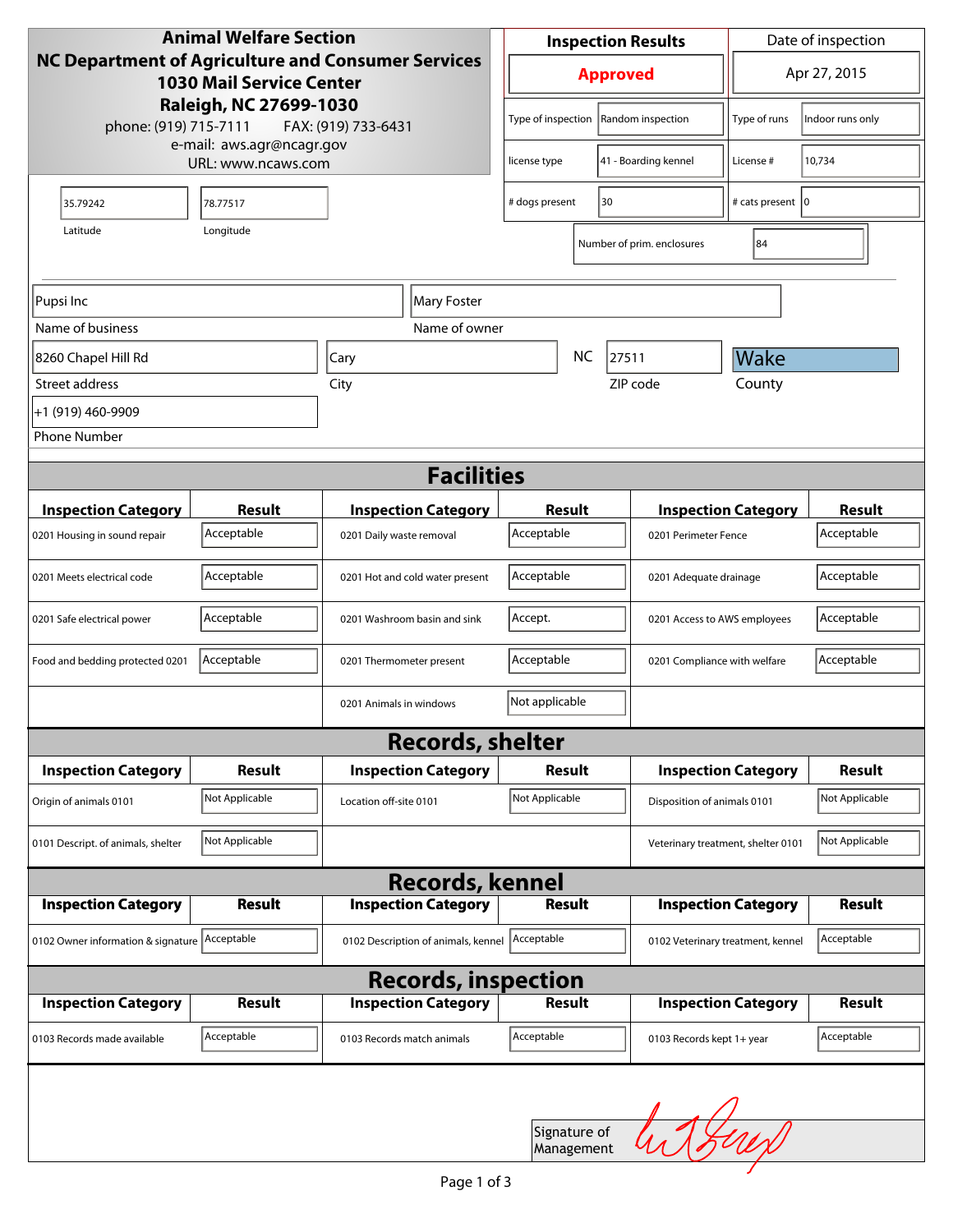| <b>Animal Welfare Section, NCDA&amp;CS</b> |                |                                                             | <b>Inspection Results</b>  |                                     |                               | Date of inspection |  |  |
|--------------------------------------------|----------------|-------------------------------------------------------------|----------------------------|-------------------------------------|-------------------------------|--------------------|--|--|
| Inspection Report, continued               |                |                                                             | <b>Approved</b>            |                                     | Apr 27, 2015                  |                    |  |  |
|                                            |                |                                                             |                            |                                     |                               | <b>NC</b>          |  |  |
| Pupsi Inc                                  |                | <b>Mary Foster</b>                                          |                            | Cary                                |                               |                    |  |  |
| <b>Indoor facilities</b>                   |                |                                                             |                            |                                     |                               |                    |  |  |
| <b>Inspection Category</b>                 | Result         | <b>Inspection Category</b>                                  | Result                     | <b>Inspection Category</b>          |                               | Result             |  |  |
| 0202 Ambient temperature, indoor           | Acceptable     | 0202 Ventilation, indoor                                    | Acceptable                 | Acceptable<br>0202 Lighting, indoor |                               |                    |  |  |
| 0202 Imperv./Sanitary surf., indoor        | Acceptable     | 0202 Drainage, indoor                                       | Acceptable                 |                                     |                               |                    |  |  |
|                                            |                | <b>Outdoor facilities</b>                                   |                            |                                     |                               |                    |  |  |
| <b>Inspection Category</b>                 | Result         | <b>Inspection Category</b>                                  | Result                     | <b>Inspection Category</b>          |                               | Result             |  |  |
| 0203 Impervious surfaces, outdoor          | Acceptable     | 0203 Housing, 1 per animal                                  | Acceptable                 |                                     | 0203 Protection from elements |                    |  |  |
| 0203 Owner advised, outdoor                | Acceptable     | 0203 Drainage, outdoor                                      | Acceptable                 |                                     |                               |                    |  |  |
|                                            |                | <b>Primary enclosures</b>                                   |                            |                                     |                               |                    |  |  |
| <b>Inspection Category</b>                 | Result         | <b>Inspection Category</b>                                  | Result                     | <b>Inspection Category</b>          |                               | <b>Result</b>      |  |  |
| 0204 Drainage prev. cross contam.          | Acceptable     | 0204 Fence height >= 5 feet                                 | Acceptable                 | 0204 1:10 ratio, person: human      |                               | Acceptable         |  |  |
| 0204 Surf. impervious to moisture          | Acceptable     | 0204 Enclosure is escape proof                              | Acceptable                 | 0204 Cats, $>=$ 4 sq. ft. / adult   |                               | Not Applicable     |  |  |
| 0204 Prevent contact with wood             | Acceptable     | 0204 Solid resting surface                                  | Acceptable                 | 0204 Cats, $<= 12$ / enclosure      |                               | Not Applicable     |  |  |
| 0204 Enclosures in sound repair            | Not Acceptable | 0204 Cats, raised resting surface                           | Not Applicable             | 0204 Cats, 1 litter pan / 3 adults  |                               | Not Applicable     |  |  |
| 0204 Size of enclosure                     | Acceptable     | 0204 Dogs, supervision if > 4                               | Acceptable                 |                                     |                               |                    |  |  |
|                                            |                | <b>Feeding</b>                                              |                            |                                     |                               |                    |  |  |
| <b>Inspection Category</b>                 | <b>Result</b>  | <b>Inspection Category</b>                                  | Result                     | <b>Inspection Category</b>          |                               | <b>Result</b>      |  |  |
| 0205 Feeding, 1x / day, adult              | Acceptable     | 0205 Feeding, 1 bowl / adult                                | Acceptable                 | 0205 Feeding, commercial food       |                               | Acceptable         |  |  |
| 0205 Feeding, bowl in good repair          | Acceptable     | 0205 Feeding, quality food                                  | Acceptable                 | 0205 Feeding, bowl is protected     |                               | Acceptable         |  |  |
| 0205 Feeding, 2x / day, young              | Acceptable     |                                                             |                            |                                     |                               |                    |  |  |
|                                            |                | <b>Watering</b>                                             |                            |                                     |                               |                    |  |  |
| <b>Inspection Category</b>                 | Result         | <b>Inspection Category</b>                                  | <b>Result</b>              |                                     |                               |                    |  |  |
| 0206 Watering, continuous access           | Acceptable     | 0206 Watering, bowl in good repair                          | Acceptable                 |                                     |                               |                    |  |  |
|                                            |                | <b>Sanitation/Employees/Classification &amp; Separation</b> |                            |                                     |                               |                    |  |  |
| <b>Inspection Category</b>                 | <b>Result</b>  | <b>Inspection Category</b>                                  | Result                     | <b>Inspection Category</b>          |                               | <b>Result</b>      |  |  |
| 0207 Waste removal 2x / day                | Acceptable     | 0207 Grounds overgrown                                      | Acceptable                 | 0207 Young given social interact.   |                               | Not Applicable     |  |  |
| 0207 Animals removed while clean           | Acceptable     | 0207 Pest Control                                           | Acceptable                 | 0207 Species separated              |                               | Acceptable         |  |  |
|                                            |                |                                                             | Signature of<br>Management |                                     |                               |                    |  |  |

 $\left($